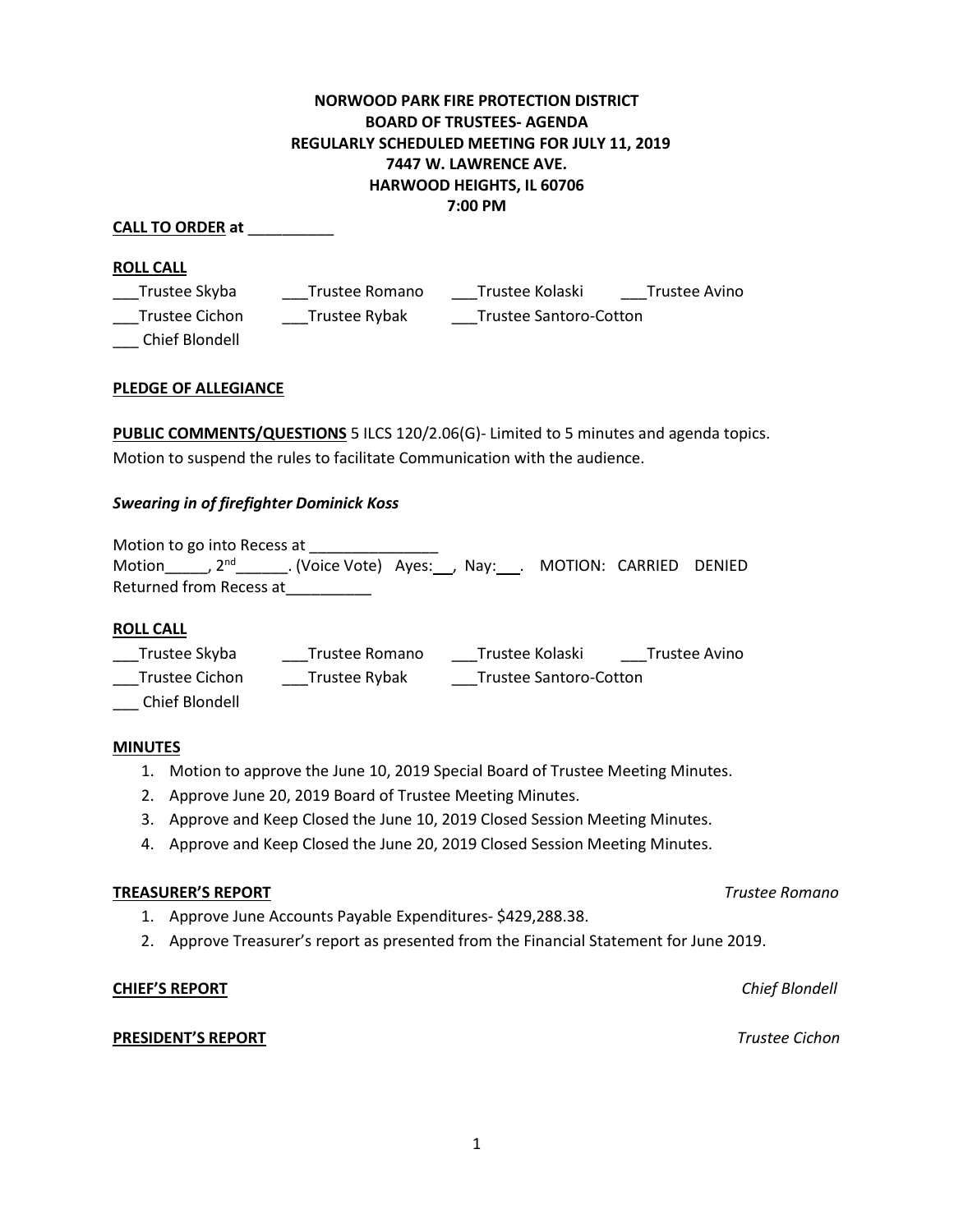## **COMMITTEE REPORTS**

Finance Committee *Trustee Romano* Building and Equipment Committee *Trustee Rybak*  Policy & Strategic Planning Committee *Trustee Kolaski* Community Relations Committee *Trustee Avino* 

### **FIRE COMMISSIONER REPORT**

#### **ATTORNEY REPORT**

#### **OLD BUSINESS**

*Review, discuss, and/or take action on matters relative on the following:*

## **NEW BUSINESS**

*Review, discuss, and/or take action on matters relative on the following:*

1. Motion to approve the payout of sick time, vacation time, and personal days to retired firefighter Richard Appelhans in the amount of \$22,058.40. (\$18,000 paid out on the July 16, 2019 payroll and \$4,058.40 banked for medical insurance premium per the contract). Total Vacation/Personal Time \$15,550.08 Total Sick Time \$6,508.32 Total Payout for all days \$22,058.40

## *Consent Agenda*

- 2. Amend Cannon Solutions America (CSA) 60-month lease agree to a monthly cost of \$131.00, plus the cost per click for copies.
- 3. Approve the payment and disconnect of the unsuccessful Metro E-Fiber Line to Comcast Business at a cost of \$12,421.83.
- 1. **CLOSED SESSION** if necessary. Pursuant to Section (2)(c)(1) of the Open Meetings Act (to discuss the appointment, employment, compensation, discipline, performance or dismissal of specific employees of the public body); and/or section (2)(c)(11) of the Act (pending, probable or imminent litigation).

|                       | TIME IN        | TIME RETURN                   |               |
|-----------------------|----------------|-------------------------------|---------------|
| <b>ROLL CALL</b>      |                |                               |               |
| Trustee Skyba         | Trustee Romano | Trustee Kolaski               | Trustee Avino |
| <b>Trustee Cichon</b> | Trustee Rybak  | <b>Trustee Santoro-Cotton</b> |               |
| Chief Blondell        |                |                               |               |

4. Motion to approve Fire Chief.